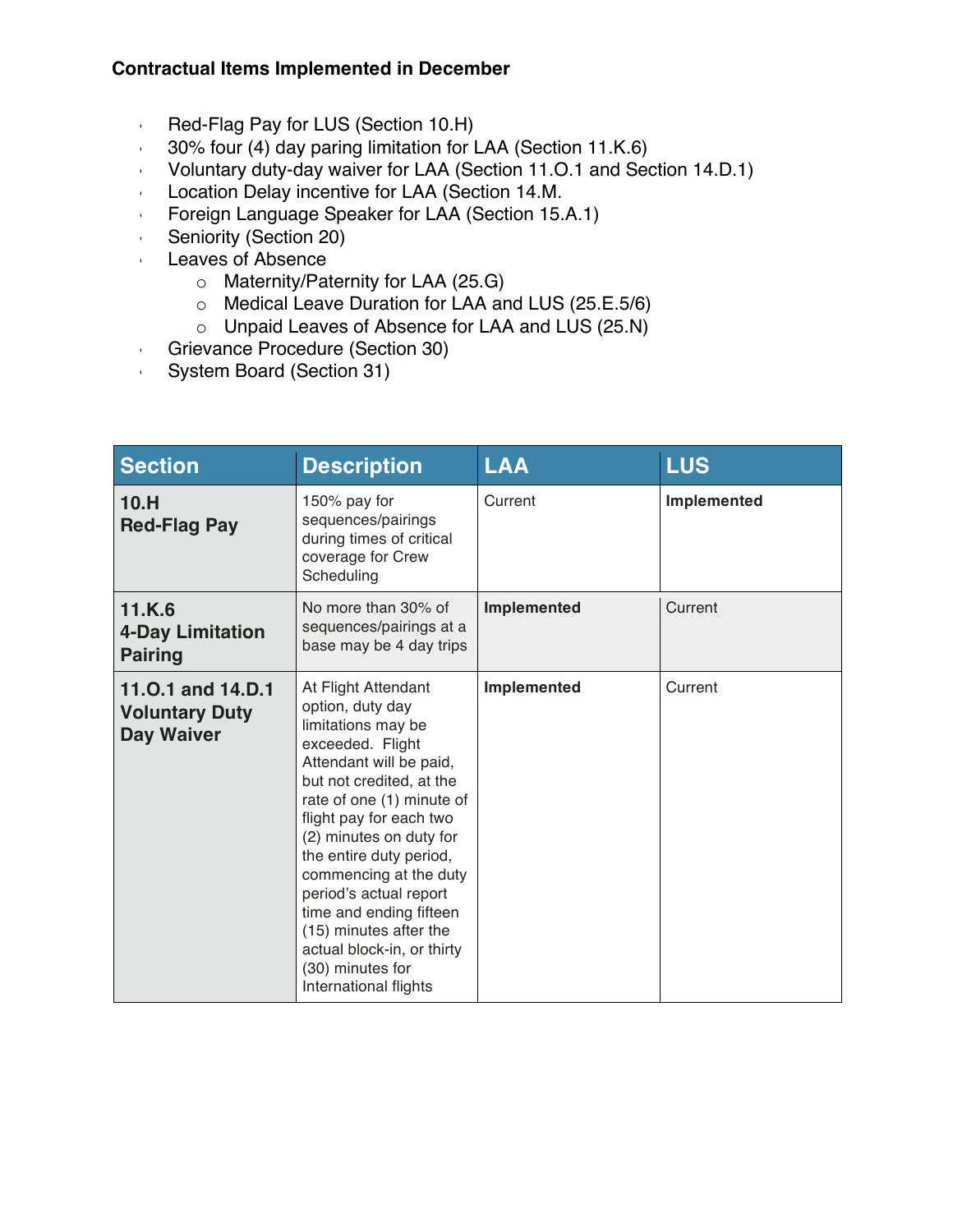## **Contractual Items Implemented in December**

| <b>Section</b>                                        | <b>Description</b>                                                                                                                                                                                                                                                                                                                                                                                                                                                                                                                                                                                       | <b>LAA</b>  | <b>LUS</b>  |
|-------------------------------------------------------|----------------------------------------------------------------------------------------------------------------------------------------------------------------------------------------------------------------------------------------------------------------------------------------------------------------------------------------------------------------------------------------------------------------------------------------------------------------------------------------------------------------------------------------------------------------------------------------------------------|-------------|-------------|
| 14.M.7<br><b>Location Delay</b><br><b>Incentive</b>   | If a Flight Attendant's<br>departure is delayed<br>from an International<br>Premium Station (IPD)<br>(Europe, Asia, deep<br>South) for more than 10<br>hours after scheduled<br>departure, such Flight<br>Attendant shall receive<br>5 hours of pay and<br>credit, including all<br>premiums in addition to<br>the value of the trip. If<br>the delay is greater than<br>24 hours, an additional<br>five hours, including all<br>premiums, will apply,<br>and every 24 hours or<br>fraction thereof. This<br>Delay Incentive Pay is in<br>addition to actual flight<br>time and applicable duty<br>rigs. | Implemented | Current     |
| 25.G<br><b>Maternity/Paternity</b><br><b>Leaves</b>   | Mandatory disability<br>period of 28 weeks prior<br>to birth has been<br>eliminated. FA is<br>eligible to take 180 days<br>maternity/paternity leave<br>as soon as baby is born.                                                                                                                                                                                                                                                                                                                                                                                                                         | Implemented | Current     |
| $25.E.5-6$<br><b>Medical Leave</b><br><b>Duration</b> | Any FA who is on an<br>unpaid Medical Leave<br>and unable to return to<br>active service after 5<br>consecutive years shall<br>be deemed to have<br>voluntarily resigned.<br>Removal from the<br>seniority list shall not be<br>automatic, and company<br>shall consider whether<br>an additional period of<br>leave of specific<br>duration may be<br>reasonable.                                                                                                                                                                                                                                       | Implemented | Implemented |
| 25.N Unpaid<br><b>Leaves of</b><br><b>Absence</b>     | Seniority/Longevity<br>accrual when on unpaid<br>leaves of absences                                                                                                                                                                                                                                                                                                                                                                                                                                                                                                                                      | Implemented | Current     |